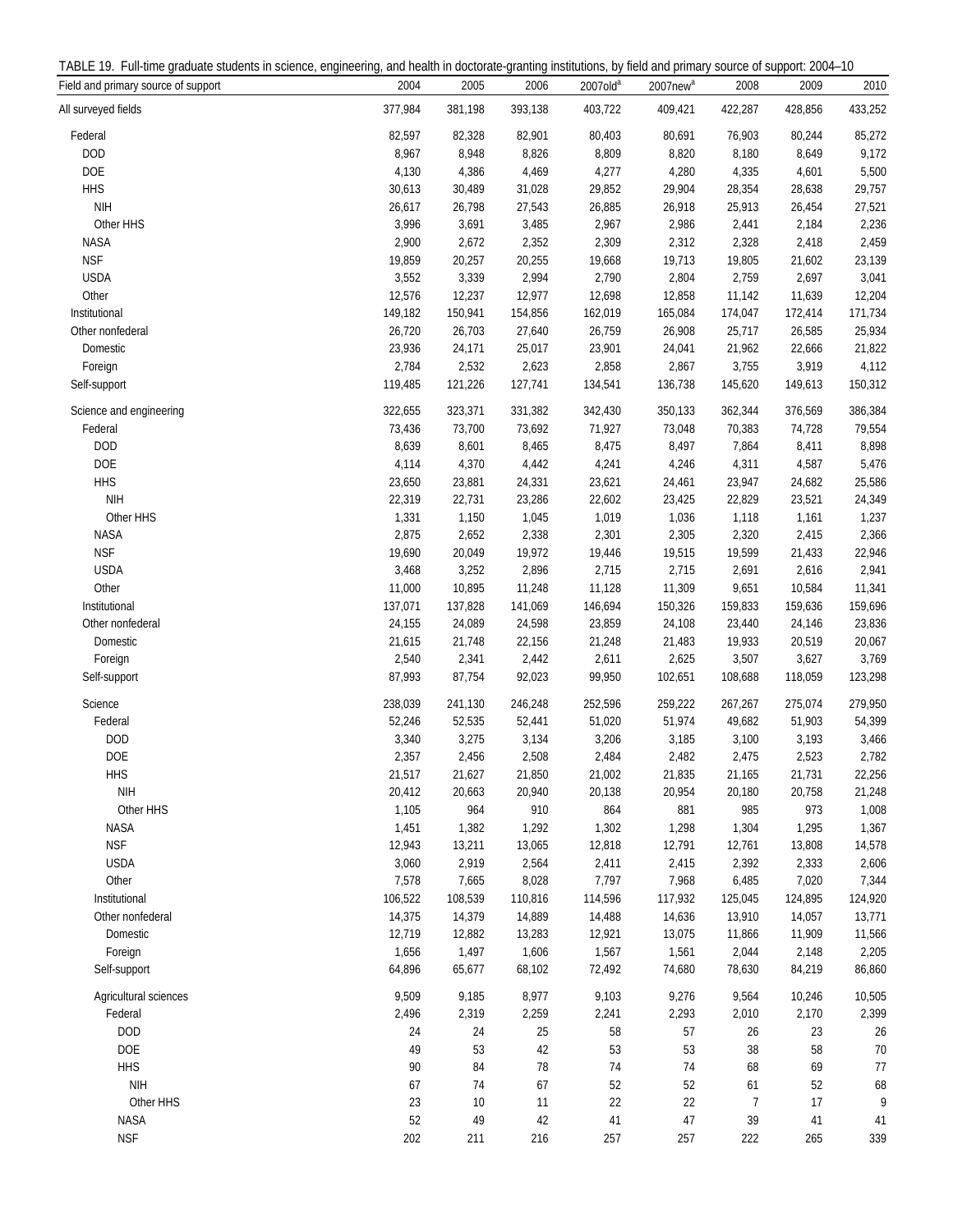| TABLE<br>ull-time<br>students in sc<br>ara<br>…uuate ∩'<br>science | erina.<br>enginee | I health in doctorate-o<br>and | institutions.<br>.-granting | , by field and primary | $2004 -$<br>source of<br>Support |
|--------------------------------------------------------------------|-------------------|--------------------------------|-----------------------------|------------------------|----------------------------------|
|--------------------------------------------------------------------|-------------------|--------------------------------|-----------------------------|------------------------|----------------------------------|

| There I.I. I all allegated statements in selence, engineering, and health in accionate granting institutions, by neighbordery source or support. Let $\Gamma$<br>Field and primary source of support | 2004            | 2005            | 2006            | $2007$ olda     | $2007$ new $a$ | 2008            | 2009            | 2010           |
|------------------------------------------------------------------------------------------------------------------------------------------------------------------------------------------------------|-----------------|-----------------|-----------------|-----------------|----------------|-----------------|-----------------|----------------|
| <b>USDA</b>                                                                                                                                                                                          | 1,369           | 1,277           | 1,169           | 1,029           | 1,081          | 1,064           | 1,108           | 1,242          |
| Other                                                                                                                                                                                                | 710             | 621             | 687             | 729             | 724            | 553             | 606             | 604            |
| Institutional                                                                                                                                                                                        | 3,926           | 3,888           | 3,993           | 4,169           | 4,320          | 4,716           | 4,606           | 4,528          |
| Other nonfederal                                                                                                                                                                                     | 1,571           | 1,455           | 1,286           | 1,219           | 1,238          | 1,259           | 1,323           | 1,360          |
| Domestic                                                                                                                                                                                             | 1,443           | 1,351           | 1,208           | 1,161           | 1,175          | 1,128           | 1,237           | 1,235          |
| Foreign                                                                                                                                                                                              | 128             | 104             | 78              | 58              | 63             | 131             | 86              | 125            |
| Self-support                                                                                                                                                                                         | 1,516           | 1,523           | 1,439           | 1,474           | 1,425          | 1,579           | 2,147           | 2,218          |
|                                                                                                                                                                                                      |                 |                 |                 |                 |                |                 |                 |                |
| <b>Biological sciences</b>                                                                                                                                                                           | 54,139          | 55,836          | 57,082          | 58,011          | 58,327         | 58,501          | 59,235          | 60,028         |
| Federal                                                                                                                                                                                              | 21,624          | 21,967          | 22,091          | 20,925          | 20,868         | 19,841          | 20,420          | 21,139         |
| <b>DOD</b>                                                                                                                                                                                           | 430             | 346             | 360             | 360             | 356            | 398             | 402             | 437            |
| <b>DOE</b>                                                                                                                                                                                           | 224             | 253             | 213             | 178             | 177            | 176             | 198             | 208            |
| <b>HHS</b>                                                                                                                                                                                           | 16,100          | 16,167          | 16,595          | 15,717          | 15,726         | 15,082          | 15,504          | 15,888         |
| <b>NIH</b>                                                                                                                                                                                           | 15,585          | 15,648          | 16,086          | 15,303          | 15,322         | 14,624          | 15,109          | 15,429         |
| Other HHS                                                                                                                                                                                            | 515             | 519             | 509             | 414             | 404            | 458             | 395             | 459            |
| NASA                                                                                                                                                                                                 | 105             | 94              | 81              | 65              | 67             | 51              | 54              | 65             |
| <b>NSF</b>                                                                                                                                                                                           | 2,255           | 2,292           | 2,204           | 2,118           | 2,119          | 2,123           | 2,279           | 2,367          |
| <b>USDA</b>                                                                                                                                                                                          | 1,072           | 1,071           | 904             | 901             | 841            | 791             | 769             | 830            |
| Other                                                                                                                                                                                                | 1,438           | 1,744           | 1,734           | 1,586           | 1,582          | 1,220           | 1,214           | 1,344          |
| Institutional                                                                                                                                                                                        | 21,736          | 22,760          | 23,134          | 24,465          | 24,355         | 25,173          | 24,818          | 24,415         |
| Other nonfederal                                                                                                                                                                                     | 3,766           | 3,939           | 4,207           | 4,086           | 4,058          | 3,892           | 3,863           | 3,770          |
| Domestic                                                                                                                                                                                             | 3,522           | 3,681           | 3,918           | 3,816           | 3,792          | 3,515           | 3,401           | 3,268          |
| Foreign                                                                                                                                                                                              | 244             | 258             | 289             | 270             | 266            | 377             | 462             | 502            |
| Self-support                                                                                                                                                                                         | 7,013           | 7,170           | 7,650           | 8,535           | 9,046          | 9,595           | 10,134          | 10,704         |
| Communication <sup>a</sup>                                                                                                                                                                           | ne              | ne              | ne              | ne              | 4,049          | 4,642           | 5,429           | 5,588          |
| Federal                                                                                                                                                                                              | ne              | ne              | ne              | ne              | 116            | 91              | 119             | 137            |
| <b>DOD</b>                                                                                                                                                                                           | ne              | ne              | ne              | ne              | 8              | 8               | 19              | 21             |
| DOE                                                                                                                                                                                                  | ne              | ne              | ne              | ne              | 0              | $\mathbf 0$     | 1               | $\mathbf{1}$   |
| <b>HHS</b>                                                                                                                                                                                           | ne              | ne              | ne              | ne              | 23             | 28              | $27\,$          | $32\,$         |
| <b>NIH</b>                                                                                                                                                                                           | ne              | ne              | ne              | ne              | 19             | 24              | $20\,$          | $22\,$         |
| Other HHS                                                                                                                                                                                            | ne              | ne              | ne              | ne              | 4              | 4               | 7               | 10             |
| <b>NASA</b>                                                                                                                                                                                          | ne              | ne              | ne              | ne              | 0              | 0               | 0               | $\mathbf 0$    |
| <b>NSF</b>                                                                                                                                                                                           | ne              | ne              | ne              | ne              | 14             | 19              | 40              | 48             |
| <b>USDA</b>                                                                                                                                                                                          | ne              | ne              | ne              | ne              | 7              | 5               | 5               | $\overline{A}$ |
| Other                                                                                                                                                                                                | ne              | ne              | ne              | ne              | 64             | 31              | 27              | 31             |
| Institutional                                                                                                                                                                                        | ne              | ne              | ne              | ne              | 2,303          | 2,725           | 2,921           | 2,898          |
| Other nonfederal                                                                                                                                                                                     | ne              | ne              | ne              | ne              | 209            | 303             | 301             | 287            |
| Domestic                                                                                                                                                                                             | ne              | ne              | ne              | ne              | 185            | 293             | 289             | 269            |
| Foreign                                                                                                                                                                                              | ne              | ne              | ne              | ne              | 24             | 10              | 12              | 18             |
| Self-support                                                                                                                                                                                         | ne              | ne              | ne              | ne              | 1,421          | 1,523           | 2,088           | 2,266          |
| Computer sciences                                                                                                                                                                                    |                 |                 |                 |                 | 27,874         |                 |                 | 30,080         |
| Federal                                                                                                                                                                                              | 27,204<br>5,100 | 26,524<br>5,326 | 26,937<br>5,008 | 28,285<br>5,135 | 5,060          | 28,850<br>4,920 | 29,669<br>5,236 | 5,764          |
| <b>DOD</b>                                                                                                                                                                                           | 1,182           |                 | 1,196           | 1,243           | 1,220          |                 | 1,216           | 1,299          |
| <b>DOE</b>                                                                                                                                                                                           |                 | 1,403           |                 |                 |                | 1,201           |                 |                |
| <b>HHS</b>                                                                                                                                                                                           | 155             | 156             | 164             | 176             | 178            | 141             | 143             | 188            |
| <b>NIH</b>                                                                                                                                                                                           | 294             | 327             | 310             | 358             | 357            | 367             | 341             | 385            |
|                                                                                                                                                                                                      | 261             | 289             | 268             | 331             | 329            | 324             | 307             | 330            |
| Other HHS                                                                                                                                                                                            | 33              | 38              | 42              | 27              | 28             | 43              | 34              | 55             |
| <b>NASA</b>                                                                                                                                                                                          | 141             | 95              | 85              | 102             | 102            | 82              | 74              | 64             |
| <b>NSF</b>                                                                                                                                                                                           | 2,739           | 2,810           | 2,708           | 2,744           | 2,693          | 2,630           | 2,874           | 3,157          |
| <b>USDA</b>                                                                                                                                                                                          | 37              | 21              | 32              | 28              | 29             | 10              | 11              | 19             |
| Other                                                                                                                                                                                                | 552             | 514             | 513             | 484             | 481            | 489             | 577             | 652            |
| Institutional                                                                                                                                                                                        | 8,574           | 8,530           | 8,528           | 8,740           | 8,648          | 9,451           | 9,574           | 8,911          |
| Other nonfederal                                                                                                                                                                                     | 1,698           | 1,632           | 1,625           | 1,495           | 1,360          | 1,288           | 1,430           | 1,398          |
| Domestic                                                                                                                                                                                             | 1,519           | 1,453           | 1,421           | 1,295           | 1,181          | 1,070           | 1,172           | 1,157          |
| Foreign                                                                                                                                                                                              | 179             | 179             | 204             | 200             | 179            | 218             | 258             | 241            |
| Self-support                                                                                                                                                                                         | 11,832          | 11,036          | 11,776          | 12,915          | 12,806         | 13,191          | 13,429          | 14,007         |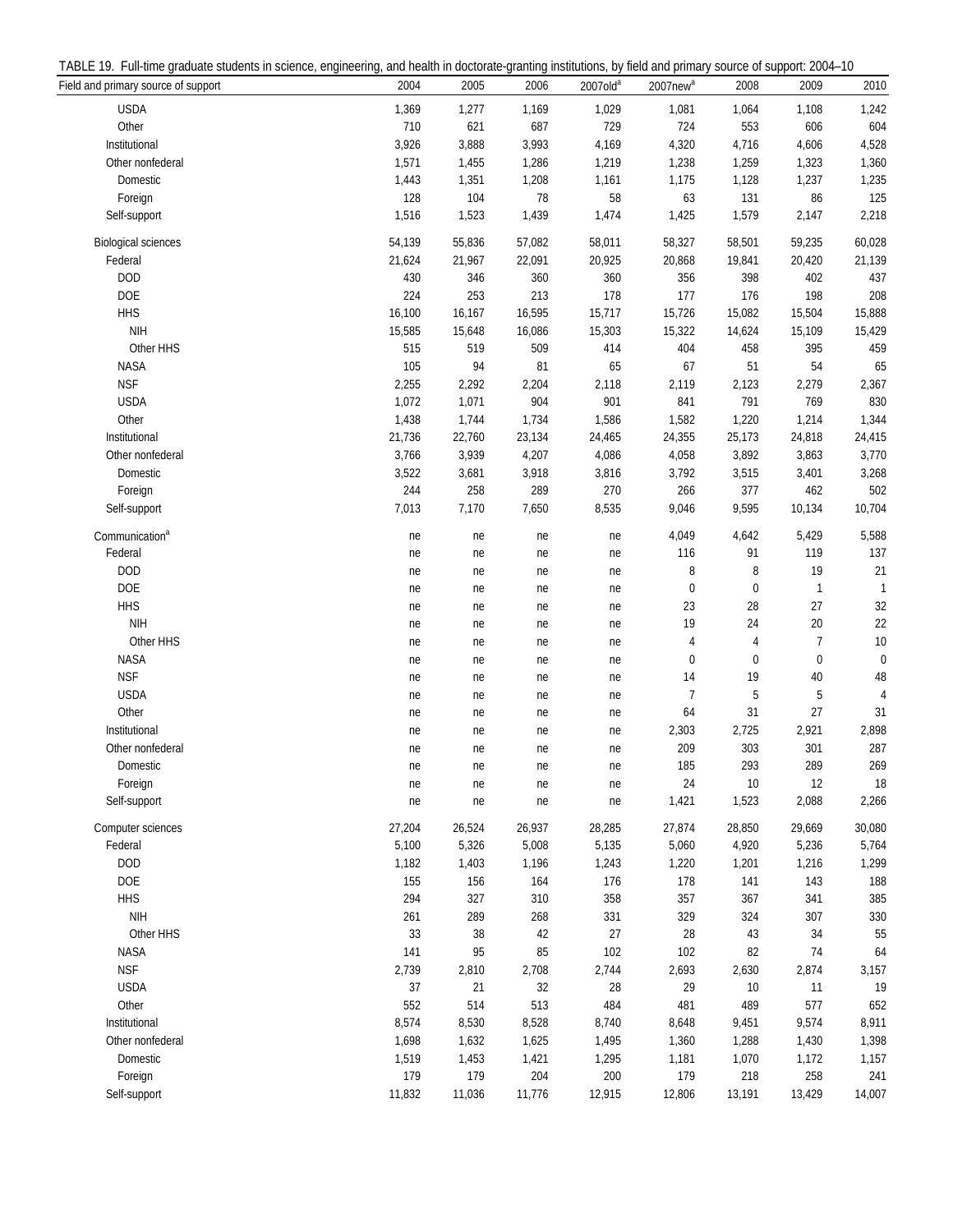| TABLE<br>1 Q<br>graduate<br>: students in science.<br>Full-time<br>engineering. | , and health in doctorate-granting institutions. | $2004 -$<br>. by field and primary source.<br>of support:<br>. UL |
|---------------------------------------------------------------------------------|--------------------------------------------------|-------------------------------------------------------------------|
|---------------------------------------------------------------------------------|--------------------------------------------------|-------------------------------------------------------------------|

| Field and primary source of support                      | 2004   | 2005   | 2006   | 2007old <sup>a</sup> | 2007new <sup>a</sup> | 2008           | 2009           | 2010           |
|----------------------------------------------------------|--------|--------|--------|----------------------|----------------------|----------------|----------------|----------------|
| Earth, atmospheric, and ocean sciences                   | 11,265 | 10,999 | 11,102 | 10,973               | 10,570               | 10,874         | 11,211         | 11,868         |
| Federal                                                  | 3,309  | 3,277  | 3,285  | 3,275                | 3,161                | 3,090          | 3,078          | 3,272          |
| <b>DOD</b>                                               | 128    | 153    | 131    | 116                  | 111                  | 114            | 99             | 118            |
| <b>DOE</b>                                               | 170    | 166    | 117    | 148                  | 145                  | 148            | 145            | 176            |
| <b>HHS</b>                                               | 42     | 29     | 64     | 26                   | 26                   | 30             | 36             | 34             |
| <b>NIH</b>                                               | 25     | 17     | 55     | 25                   | 25                   | 22             | 24             | 24             |
| Other HHS                                                | 17     | 12     | 9      | $\mathbf{1}$         | 1                    | 8              | 12             | 10             |
| <b>NASA</b>                                              | 456    | 457    | 417    | 429                  | 417                  | 433            | 444            | 458            |
| <b>NSF</b>                                               |        |        |        |                      |                      |                |                |                |
|                                                          | 1,497  | 1,493  | 1,537  | 1,496                | 1,445                | 1,445          | 1,459          | 1,571          |
| <b>USDA</b>                                              | 92     | 73     | 70     | 79                   | 67                   | 71             | 50             | 44             |
| Other                                                    | 924    | 906    | 949    | 981                  | 950                  | 849            | 845            | 871            |
| Institutional                                            | 5,043  | 4,842  | 4,787  | 4,811                | 4,603                | 4,898          | 5,039          | 5,217          |
| Other nonfederal                                         | 864    | 941    | 1,059  | 885                  | 858                  | 912            | 926            | 949            |
| Domestic                                                 | 792    | 845    | 980    | 788                  | 768                  | 769            | 775            | 769            |
| Foreign                                                  | 72     | 96     | 79     | 97                   | 90                   | 143            | 151            | 180            |
| Self-support                                             | 2,049  | 1,939  | 1,971  | 2,002                | 1,948                | 1,974          | 2,168          | 2,430          |
| Family and consumer sciences/human sciences <sup>a</sup> | ne     | ne     | ne     | ne                   | 1,489                | 1,754          | 1,903          | 2,118          |
| Federal                                                  | ne     | ne     | ne     | ne                   | 91                   | 99             | 111            | 123            |
| <b>DOD</b>                                               | ne     | ne     | ne     | ne                   | 3                    | 6              | 7              | 3              |
| <b>DOE</b>                                               | ne     | ne     | ne     | ne                   | $\mathbf 0$          | $\mathbf 0$    | $\pmb{0}$      | $\mathbf{0}$   |
| <b>HHS</b>                                               | ne     | ne     | ne     | ne                   | 47                   | 38             | 49             | 56             |
| <b>NIH</b>                                               | ne     | ne     | ne     | ne                   | 31                   | 28             | 40             | 39             |
| Other HHS                                                | ne     | ne     | ne     | ne                   | 16                   | 10             | 9              | 17             |
| <b>NASA</b>                                              | ne     | ne     | ne     | ne                   | $\mathbf 0$          | $\mathbf 0$    | $\mathbf 0$    | $\mathbf 0$    |
| <b>NSF</b>                                               | ne     | ne     | ne     | ne                   | 9                    | 9              | 13             | 11             |
| <b>USDA</b>                                              |        |        |        |                      | 4                    | 24             | 11             | 19             |
| Other                                                    | ne     | ne     | ne     | ne                   |                      | 22             |                |                |
|                                                          | ne     | ne     | ne     | ne                   | 28                   |                | 31             | 34             |
| Institutional                                            | ne     | ne     | ne     | ne                   | 743                  | 951            | 928            | 1,097          |
| Other nonfederal                                         | ne     | ne     | ne     | ne                   | 78                   | 102            | 105            | 90             |
| Domestic                                                 | ne     | ne     | ne     | ne                   | 78                   | 100            | 103            | 83             |
| Foreign                                                  | ne     | ne     | ne     | ne                   | $\pmb{0}$            | $\overline{2}$ | $\overline{2}$ | $\overline{7}$ |
| Self-support                                             | ne     | ne     | ne     | ne                   | 577                  | 602            | 759            | 808            |
| Mathematical sciences                                    | 14,357 | 14,652 | 14,995 | 15,311               | 15,013               | 15,636         | 16,328         | 16,917         |
| Federal                                                  | 1,690  | 1,718  | 1,738  | 1,691                | 1,654                | 1,594          | 1,869          | 1,854          |
| <b>DOD</b>                                               | 163    | 184    | 175    | 173                  | 162                  | 169            | 148            | 164            |
| <b>DOE</b>                                               | 64     | 69     | 64     | 54                   | 53                   | 49             | 51             | 61             |
| <b>HHS</b>                                               | 174    | 165    | 178    | 189                  | 192                  | 171            | 205            | 217            |
| <b>NIH</b>                                               | 154    | 155    | 152    | 159                  | 163                  | 155            | 183            | 198            |
| Other HHS                                                | 20     | $10\,$ | 26     | 30                   | 29                   | 16             | 22             | 19             |
|                                                          |        |        | 18     |                      |                      |                |                |                |
| NASA                                                     | 24     | 24     |        | 16                   | 12                   | 13             | 20             | 18             |
| <b>NSF</b>                                               | 1,018  | 1,011  | 1,006  | 987                  | 963                  | 977            | 1,139          | 1,097          |
| <b>USDA</b>                                              | 33     | 35     | 19     | $19$                 | 19                   | 15             | 16             | 36             |
| Other                                                    | 214    | 230    | 278    | 253                  | 253                  | 200            | 290            | 261            |
| Institutional                                            | 9,725  | 9,883  | 9,910  | 10,063               | 9,997                | 10,606         | 10,507         | 10,746         |
| Other nonfederal                                         | 371    | 425    | 459    | 515                  | 503                  | 420            | 474            | 492            |
| Domestic                                                 | 295    | 342    | 390    | 460                  | 455                  | 324            | 349            | 338            |
| Foreign                                                  | $76$   | 83     | 69     | 55                   | 48                   | 96             | 125            | 154            |
| Self-support                                             | 2,571  | 2,626  | 2,888  | 3,042                | 2,859                | 3,016          | 3,478          | 3,825          |
| Multidisciplinary/interdisciplinary studies <sup>a</sup> | ne     | ne     | ne     | ne                   | 2,076                | 2,818          | 3,420          | 4,482          |
| Federal                                                  | ne     | ne     | ne     | ne                   | 346                  | 304            | 351            | 601            |
| <b>DOD</b>                                               | ne     | ne     | ne     | ne                   | 24                   | 23             | 22             | 68             |
| <b>DOE</b>                                               | ne     | ne     | ne     | ne                   | 5                    | 8              | 6              | 21             |
| <b>HHS</b>                                               | ne     | ne     | ne     | ne                   | 56                   | 55             | 75             | 120            |
| <b>NIH</b>                                               |        |        | ne     |                      | 49                   | 52             | 71             | 91             |
|                                                          | ne     | ne     |        | ne                   | 7                    |                |                | 29             |
| Other HHS                                                | ne     | ne     | ne     | ne                   |                      | 3              | $\overline{4}$ |                |
| NASA                                                     | ne     | ne     | ne     | ne                   | 5                    | 4              | 3              | 12             |
| <b>NSF</b>                                               | ne     | ne     | ne     | ne                   | 134                  | 113            | 134            | 195            |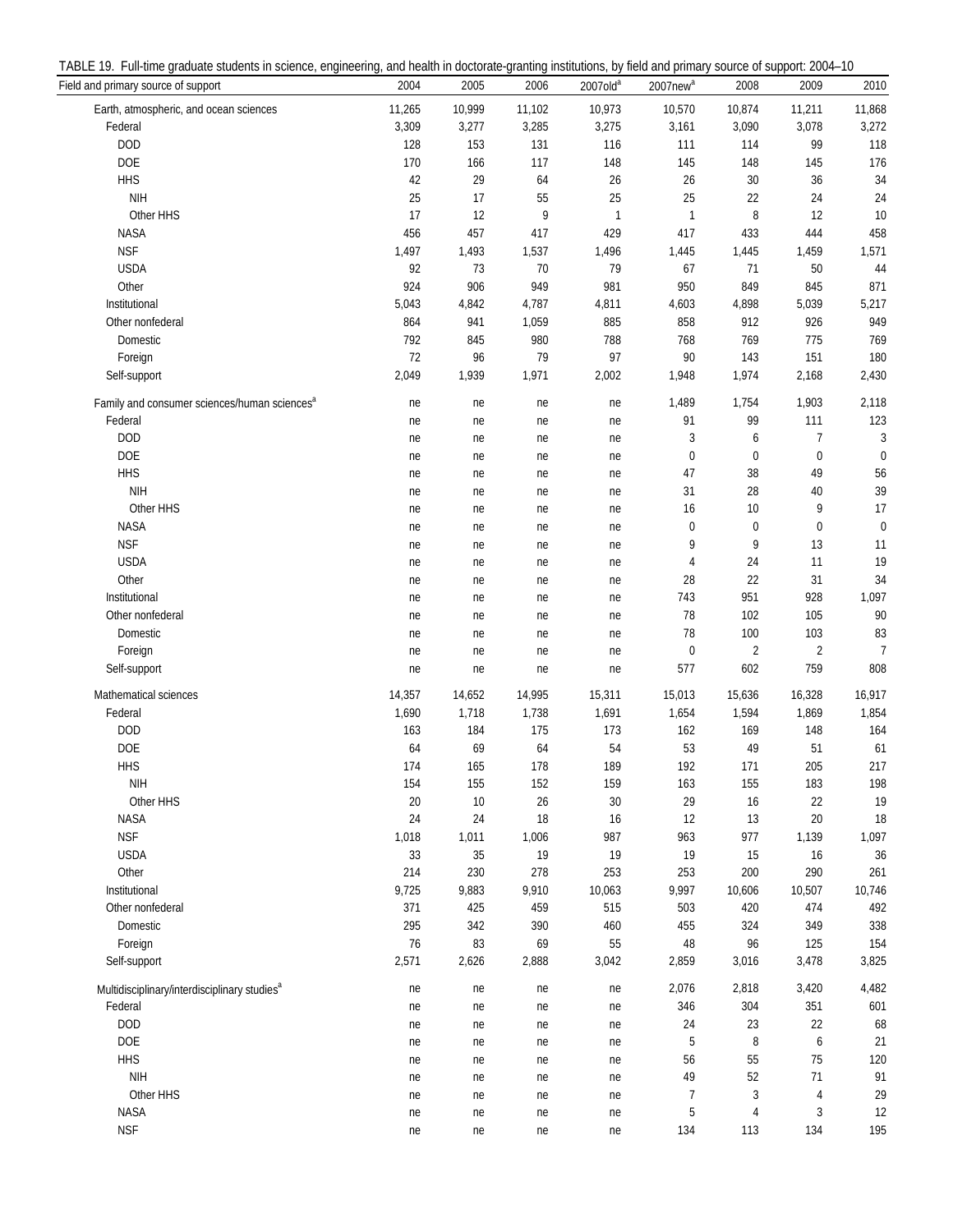| TABLE<br>ull-time<br>students in sc<br>ara<br>…uuate ∩'<br>science | erina.<br>enginee | I health in doctorate-o<br>and | institutions.<br>.-granting | , by field and primary | $2004 -$<br>source of<br>Support |
|--------------------------------------------------------------------|-------------------|--------------------------------|-----------------------------|------------------------|----------------------------------|
|--------------------------------------------------------------------|-------------------|--------------------------------|-----------------------------|------------------------|----------------------------------|

| Field and primary source of support | 2004   | 2005           | 2006   | 2007old <sup>a</sup> | 2007new <sup>a</sup> | 2008             | 2009      | 2010         |
|-------------------------------------|--------|----------------|--------|----------------------|----------------------|------------------|-----------|--------------|
| <b>USDA</b>                         | ne     | ne             | ne     | ne                   | 13                   | 7                | 15        | 21           |
| Other                               | ne     | ne             | ne     | ne                   | 109                  | 94               | 96        | 164          |
| Institutional                       | ne     | ne             | ne     | ne                   | 807                  | 1,342            | 1,555     | 1,916        |
| Other nonfederal                    | ne     | ne             | ne     | ne                   | 80                   | 122              | 134       | 208          |
| Domestic                            | ne     | ne             | ne     | ne                   | 71                   | 92               | 93        | 170          |
| Foreign                             | ne     | ne             | ne     | ne                   | 9                    | 30               | 41        | 38           |
| Self-support                        | ne     | ne             | ne     | ne                   | 843                  | 1,050            | 1,380     | 1,757        |
| Neuroscience <sup>a</sup>           | na     | na             | na     | na                   | 1,529                | 1,908            | 2,261     | 2,682        |
| Federal                             | na     | na             | na     | na                   | 844                  | 1,045            | 1,200     | 1,340        |
| <b>DOD</b>                          | na     | na             | na     | na                   | 9                    | 9                | 33        | 44           |
| <b>DOE</b>                          |        |                |        |                      | 0                    | $\mathbf{1}$     | 1         | $\mathbf{1}$ |
| <b>HHS</b>                          | na     | na             | na     | na                   |                      | 957              | 1,072     | 1,179        |
| <b>NIH</b>                          | na     | na             | na     | na                   | 785                  |                  |           |              |
|                                     | na     | na             | na     | na                   | 780                  | 948              | 1,046     | 1,155        |
| Other HHS                           | na     | na             | na     | na                   | 5                    | 9                | 26        | 24           |
| <b>NASA</b>                         | na     | na             | na     | na                   | 0                    | $\mathbf{1}$     | 0         | $\mathbf 0$  |
| <b>NSF</b>                          | na     | na             | na     | na                   | 22                   | 53               | 75        | 93           |
| <b>USDA</b>                         | na     | na             | na     | na                   | $\mathbf 0$          | $\boldsymbol{0}$ | 1         | 1            |
| Other                               | na     | na             | na     | na                   | 28                   | 24               | 18        | 22           |
| Institutional                       | na     | na             | na     | na                   | 529                  | 656              | 838       | 1,039        |
| Other nonfederal                    | na     | na             | na     | na                   | 88                   | 111              | 139       | 153          |
| Domestic                            | na     | na             | na     | na                   | 82                   | 102              | 127       | 144          |
| Foreign                             | na     | na             | na     | na                   | 6                    | 9                | 12        | 9            |
| Self-support                        | na     | na             | na     | na                   | 68                   | 96               | 84        | 150          |
| Physical sciences                   | 31,267 | 31,921         | 32,368 | 32,548               | 32,327               | 32,747           | 33,671    | 34,280       |
| Federal                             | 11,145 | 11,149         | 11,189 | 11,222               | 11,147               | 10,660           | 11,045    | 11,183       |
| <b>DOD</b>                          | 1,146  | 892            | 906    | 1,002                | 996                  | 865              | 904       | 935          |
| <b>DOE</b>                          | 1,613  | 1,695          | 1,834  | 1,795                | 1,791                | 1,866            | 1,894     | 2,011        |
| <b>HHS</b>                          | 2,531  | 2,615          | 2,518  | 2,560                | 2,531                | 2,394            | 2,362     | 2,264        |
| <b>NIH</b>                          | 2,356  | 2,473          | 2,396  | 2,403                | 2,374                | 2,253            | 2,210     | 2,156        |
| Other HHS                           | 175    | 142            | 122    | 157                  | 157                  | 141              | 152       | 108          |
| <b>NASA</b>                         | 556    | 574            | 571    | 583                  | 582                  | 607              | 573       | 630          |
| <b>NSF</b>                          | 4,072  | 4,131          | 4,083  | 3,901                | 3,873                | 3,956            | 4,176     | 4,307        |
| <b>USDA</b>                         | 41     | 39             | 24     | 34                   | 33                   | 67               | 32        | 28           |
| Other                               | 1,186  | 1,203          | 1,253  | 1,347                | 1,341                | 905              | 1,104     | 1,008        |
| Institutional                       | 16,508 | 16,954         | 17,241 | 17,288               | 17,227               | 18,186           | 18,236    | 18,554       |
| Other nonfederal                    | 2,083  | 2,147          | 2,178  | 2,188                | 2,174                | 1,971            | 2,033     | 1,942        |
| Domestic                            | 1,985  | 2,054          | 2,067  | 1,999                | 1,985                | 1,736            | 1,771     | 1,680        |
| Foreign                             | 98     | 93             | 111    | 189                  | 189                  | 235              | 262       | 262          |
| Self-support                        | 1,531  | 1,671          | 1,760  | 1,850                | 1,779                | 1,930            | 2,357     | 2,601        |
| Psychologyb                         | 32,111 | 32,781         | 32,944 | 34,801               | 34,286               | 35,866           | 34,585    | 33,566       |
| Federal                             | 3,411  | 3,457          | 3,354  | 3,305                | 3,201                | 2,897            | 2,966     | 3,112        |
| <b>DOD</b>                          | 135    | 143            | 145    | 130                  | 115                  | 125              | 138       | 168          |
| DOE                                 | 27     | $30\,$         | 32     | $30\,$               | 30                   | 6                | $\pmb{0}$ | $\mathbf{1}$ |
| <b>HHS</b>                          | 1,849  | 1,845          | 1,732  | 1,690                | 1,641                | 1,594            | 1,584     | 1,592        |
| <b>NIH</b>                          | 1,647  | 1,703          | 1,599  | 1,545                | 1,501                | 1,390            | 1,378     | 1,427        |
| Other HHS                           | 202    | 142            | 133    | 145                  | 140                  | 204              | 206       | 165          |
| NASA                                | 27     | $\overline{7}$ | 8      | $\sqrt{2}$           | 3                    | 6                | 6         | 5            |
| <b>NSF</b>                          | 366    | 393            | 415    | 419                  | 380                  | 361              | 411       | 489          |
| <b>USDA</b>                         |        | 15             | 11     |                      |                      |                  |           | 5            |
|                                     | $20\,$ |                |        | 6                    | 6                    | 3                | 6         |              |
| Other                               | 987    | 1,024          | 1,011  | 1,028                | 1,026                | 802              | 821       | 852          |
| Institutional                       | 12,426 | 12,490         | 12,787 | 13,643               | 13,464               | 13,745           | 13,215    | 12,855       |
| Other nonfederal                    | 1,331  | 1,358          | 1,505  | 1,512                | 1,450                | 1,215            | 1,170     | 1,143        |
| Domestic                            | 1,286  | 1,328          | 1,453  | 1,455                | 1,399                | 1,108            | 1,096     | 1,034        |
| Foreign                             | 45     | $30\,$         | 52     | 57                   | 51                   | 107              | 74        | 109          |
| Self-support                        | 14,943 | 15,476         | 15,298 | 16,341               | 16,171               | 18,009           | 17,234    | 16,456       |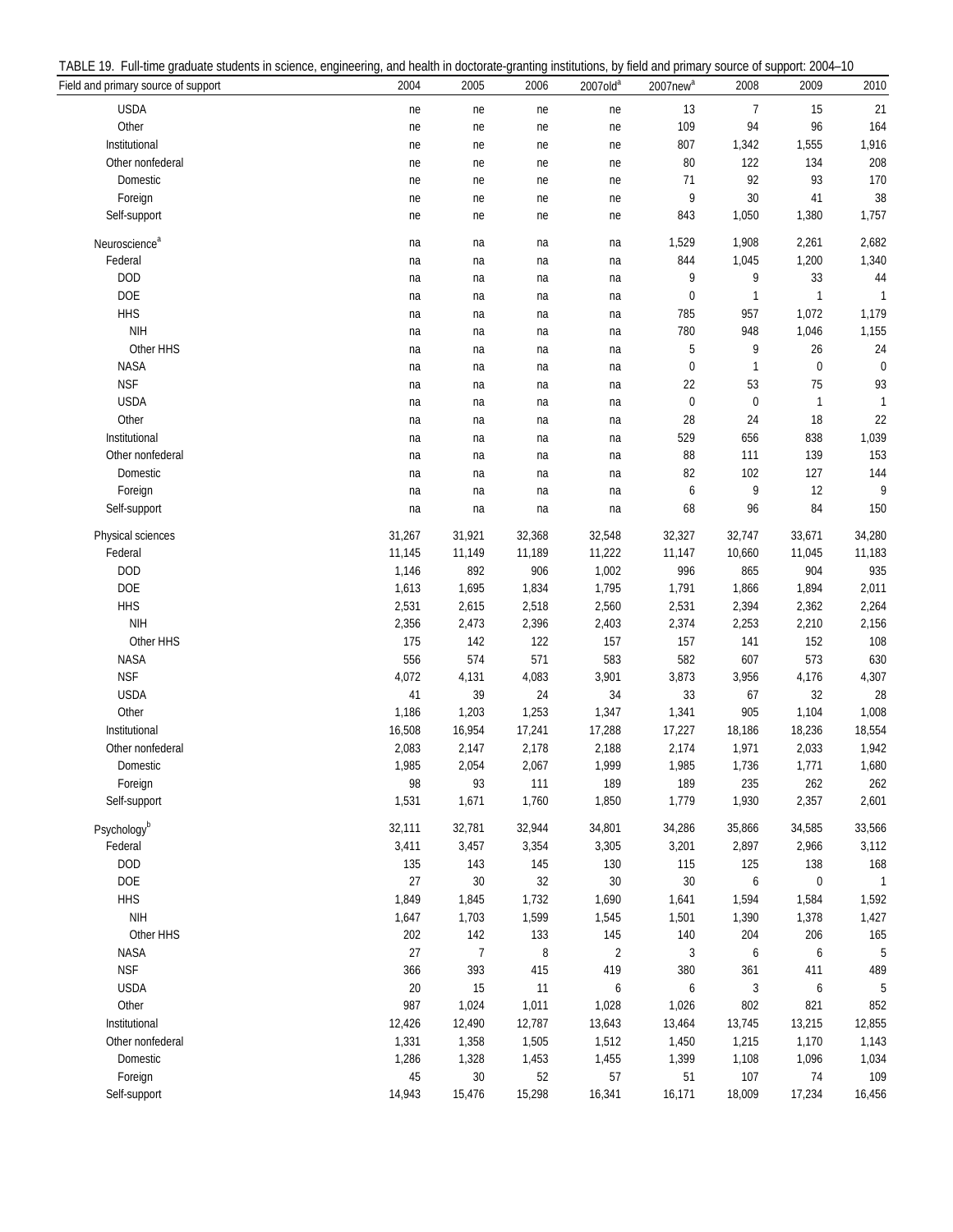| TABLE<br>ull-time<br>students in sc<br>ara<br>…uuate ∩'<br>science | erina.<br>enginee | I health in doctorate-o<br>and | institutions.<br>.-granting | , by field and primary | $2004 -$<br>source of<br>Support |
|--------------------------------------------------------------------|-------------------|--------------------------------|-----------------------------|------------------------|----------------------------------|
|--------------------------------------------------------------------|-------------------|--------------------------------|-----------------------------|------------------------|----------------------------------|

| Field and primary source of support | 2004                 | 2005               | 2006                  | $2007$ old <sup>a</sup> | 2007new <sup>a</sup> | 2008               | 2009              | 2010              |
|-------------------------------------|----------------------|--------------------|-----------------------|-------------------------|----------------------|--------------------|-------------------|-------------------|
| Social sciences                     | 58,187               | 59,232             | 61,843                | 63,564                  | 62,406               | 64,107             | 67,116            | 67,836            |
| Federal                             | 3,471                | 3,322              | 3,517                 | 3,226                   | 3,193                | 3,131              | 3,338             | 3,475             |
| <b>DOD</b>                          | 132                  | 130                | 196                   | 124                     | 124                  | 156                | 182               | 183               |
| DOE                                 | 55                   | 34                 | 42                    | $50\,$                  | 50                   | 42                 | 26                | 44                |
| <b>HHS</b>                          | 437                  | 395                | 375                   | 388                     | 377                  | 381                | 407               | 412               |
| <b>NIH</b>                          | 317                  | 304                | 317                   | 320                     | 309                  | 299                | 318               | 309               |
| Other HHS                           | 120                  | 91                 | 58                    | 68                      | 68                   | 82                 | 89                | 103               |
| <b>NASA</b>                         | 90                   | 82                 | $70$                  | 64                      | 63                   | 68                 | 80                | 74                |
| <b>NSF</b>                          | 794                  | 870                | 896                   | 896                     | 882                  | 853                | 943               | 904               |
| <b>USDA</b>                         | 396                  | 388                | 335                   | 315                     | 315                  | 335                | 309               | 357               |
| Other                               | 1,567                | 1,423              | 1,603                 | 1,389                   | 1,382                | 1,296              | 1,391             | 1,501             |
| Institutional                       | 28,584               | 29,192             | 30,436                | 31,417                  | 30,936               | 32,596             | 32,658            | 32,744            |
| Other nonfederal                    | 2,691                | 2,482              | 2,570                 | 2,588                   | 2,540                | 2,315              | 2,159             | 1,979             |
| Domestic                            | 1,877                | 1,828              | 1,846                 | 1,947                   | 1,904                | 1,629              | 1,496             | 1,419             |
| Foreign                             | 814                  | 654                | 724                   | 641                     | 636                  | 686                | 663               | 560               |
| Self-support                        | 23,441               | 24,236             | 25,320                | 26,333                  | 25,737               | 26,065             | 28,961            | 29,638            |
| Engineering                         | 84,616               | 82,241             | 85,134                | 89,834                  | 90,911               | 95,077             | 101,495           | 106,434           |
| Federal                             | 21,190               | 21,165             | 21,251                | 20,907                  | 21,074               | 20,701             | 22,825            | 25,155            |
| <b>DOD</b>                          | 5,299                | 5,326              | 5,331                 | 5,269                   | 5,312                | 4,764              | 5,218             | 5,432             |
| DOE                                 | 1,757                | 1,914              | 1,934                 | 1,757                   | 1,764                | 1,836              | 2,064             | 2,694             |
| <b>HHS</b>                          | 2,133                | 2,254              | 2,481                 | 2,619                   | 2,626                | 2,782              | 2,951             | 3,330             |
| <b>NIH</b>                          | 1,907                | 2,068              | 2,346                 | 2,464                   | 2,471                | 2,649              | 2,763             | 3,101             |
| Other HHS                           | 226                  | 186                | 135                   | 155                     | 155                  | 133                | 188               | 229               |
| <b>NASA</b>                         | 1,424                | 1,270              | 1,046                 | 999                     | 1,007                | 1,016              | 1,120             | 999               |
| <b>NSF</b>                          | 6,747                | 6,838              | 6,907                 | 6,628                   | 6,724                | 6,838              | 7,625             | 8,368             |
| <b>USDA</b>                         | 408                  | 333                | 332                   | 304                     | 300                  | 299                | 283               | 335               |
| Other                               | 3,422                | 3,230              | 3,220                 | 3,331                   | 3,341                | 3,166              | 3,564             | 3,997             |
| Institutional                       | 30,549               | 29,289             | 30,253                | 32,098                  | 32,394               | 34,788             | 34,741            | 34,776            |
| Other nonfederal                    | 9,780                | 9,710              | 9,709                 | 9,371                   | 9,472                | 9,530              | 10,089            | 10,065            |
| Domestic                            | 8,896                | 8,866              | 8,873                 | 8,327                   | 8,408                | 8,067              | 8,610             | 8,501             |
| Foreign                             | 884                  | 844                | 836                   | 1,044                   | 1,064                | 1,463              | 1,479             | 1,564             |
| Self-support                        | 23,097               | 22,077             | 23,921                | 27,458                  | 27,971               | 30,058             | 33,840            | 36,438            |
| Aerospace engineering               | 3,190                | 3,150              | 3,291                 | 3,379                   | 3,379                | 3,588              | 3,845             | 4,187             |
| Federal                             | 1,214                | 1,215              | 1,157                 | 1,135                   | 1,135                | 1,236              | 1,346             | 1,371             |
| <b>DOD</b>                          | 537                  | 557                | 540                   | 482                     | 482                  | 509                | 588               | 645               |
| <b>DOE</b>                          | 50                   | 42                 | 42                    | 47                      | 47                   | 47                 | 43                | 63                |
| <b>HHS</b>                          | 12                   | 16                 | 17                    | 19                      | 19                   |                    | 13                | 10                |
| <b>NIH</b>                          |                      |                    |                       | 15                      |                      | 12                 |                   |                   |
|                                     | 10<br>$\overline{2}$ | 15<br>$\mathbf{1}$ | 15                    | $\overline{4}$          | 15<br>$\overline{4}$ | 11<br>$\mathbf{1}$ | 13<br>$\mathbf 0$ | 10<br>$\mathbf 0$ |
| Other HHS<br><b>NASA</b>            | 423                  |                    | $\overline{2}$<br>318 |                         |                      |                    |                   | 345               |
| <b>NSF</b>                          | 116                  | 382<br>135         |                       | 336                     | 336                  | 382                | 434<br>143        |                   |
|                                     |                      |                    | 139                   | 131                     | 131                  | 140                |                   | 183               |
| <b>USDA</b>                         | $\boldsymbol{0}$     | $\mathbf{1}$       | $\mathbf{1}$          | $\boldsymbol{0}$        | $\bf{0}$             | $\mathbf 0$        | $\boldsymbol{0}$  | $\mathbf 0$       |
| Other                               | 76                   | 82                 | 100                   | 120                     | 120                  | 146                | 125               | 125               |
| Institutional                       | 909                  | 946                | 950                   | 1,040                   | 1,040                | 1,218              | 1,152             | 1,222             |
| Other nonfederal                    | 364                  | 281                | 395                   | 479                     | 479                  | 265                | 334               | 343               |
| Domestic                            | 298                  | 244                | 347                   | 382                     | 382                  | 190                | 253               | 254               |
| Foreign                             | 66                   | 37                 | 48                    | 97                      | 97                   | 75                 | 81                | 89                |
| Self-support                        | 703                  | 708                | 789                   | 725                     | 725                  | 869                | 1,013             | 1,251             |
| Agricultural engineering            | 842                  | 855                | 893                   | 917                     | 917                  | 1,022              | 1,084             | 1,198             |
| Federal                             | 239                  | 253                | 268                   | 245                     | 245                  | 279                | 298               | 369               |
| <b>DOD</b>                          | 9                    | 13                 | 15                    | 8                       | 8                    | 17                 | 33                | 16                |
| <b>DOE</b>                          | 0                    | 6                  | 9                     | 10                      | 10                   | 12                 | 26                | 27                |
| <b>HHS</b>                          | 14                   | $10$               | 7                     | 8                       | 8                    | $10$               | 12                | 36                |
| <b>NIH</b>                          | $\sqrt{3}$           | 7                  | 4                     | 8                       | 8                    | 9                  | 9                 | 13                |
| Other HHS                           | 11                   | 3                  | 3                     | $\pmb{0}$               | 0                    | 1                  | 3                 | 23                |
| <b>NASA</b>                         | 14                   | 7                  | 16                    | 9                       | 9                    | 4                  | 5                 | 8                 |
| <b>NSF</b>                          | 25                   | 25                 | 21                    | $30\,$                  | 30                   | 33                 | 39                | 56                |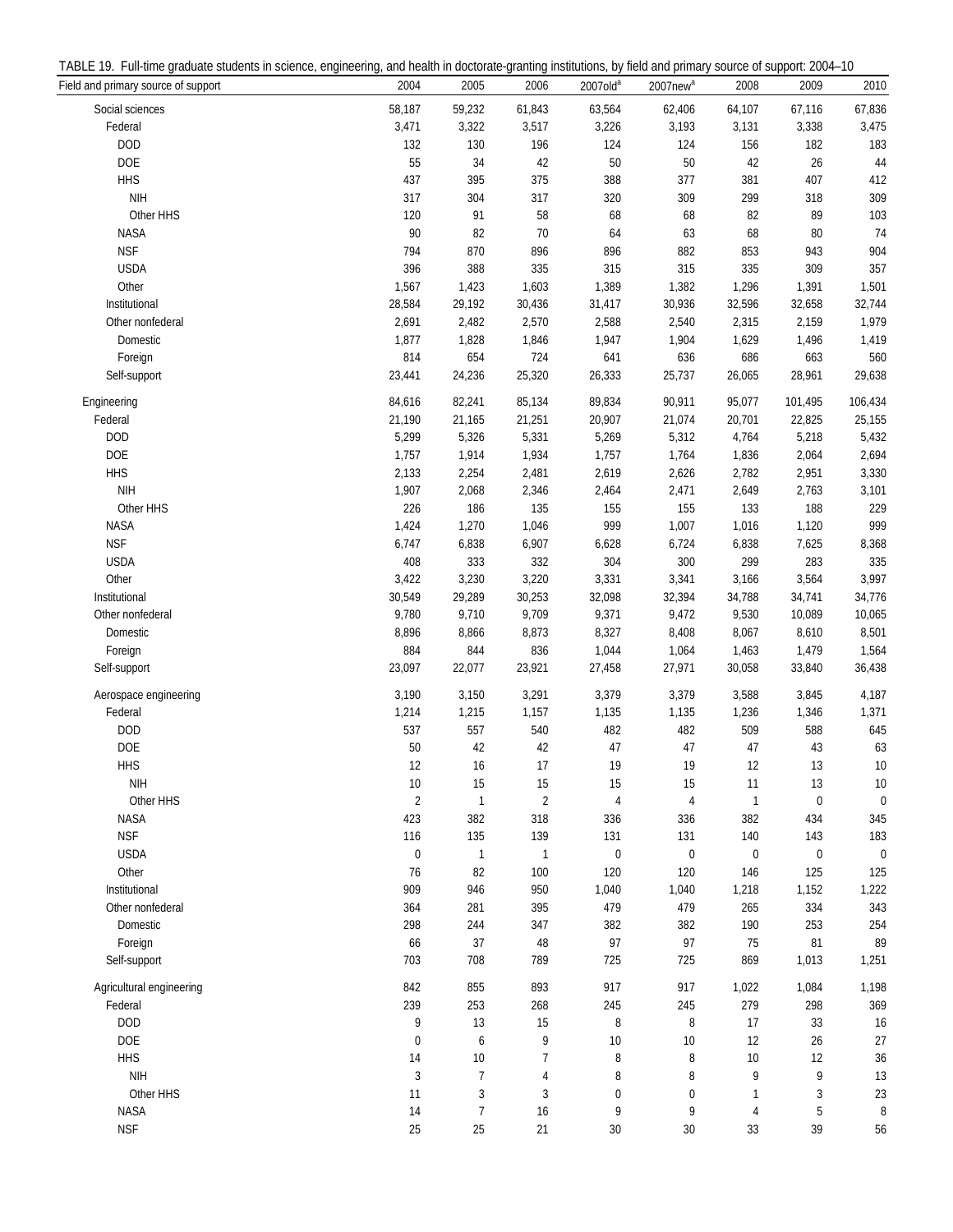| TABLE<br>rull-time<br>araduate<br>students<br>s in science. | enaineerina. | J health in doctorate-<br>and | ⊱arantina institutions. | . by field and | $2004 -$<br>support<br>primary source of |
|-------------------------------------------------------------|--------------|-------------------------------|-------------------------|----------------|------------------------------------------|
|-------------------------------------------------------------|--------------|-------------------------------|-------------------------|----------------|------------------------------------------|

| Field and primary source of support | 2004   | 2005   | 2006   | 2007old <sup>a</sup> | 2007new <sup>a</sup> | 2008           | 2009           | 2010           |
|-------------------------------------|--------|--------|--------|----------------------|----------------------|----------------|----------------|----------------|
| <b>USDA</b>                         | 136    | 121    | 149    | 113                  | 113                  | 119            | 116            | 140            |
| Other                               | 41     | 71     | 51     | 67                   | 67                   | 84             | 67             | 86             |
| Institutional                       | 357    | 377    | 400    | 451                  | 451                  | 492            | 466            | 454            |
| Other nonfederal                    | 135    | 126    | 106    | 126                  | 126                  | 129            | 148            | 118            |
| Domestic                            | 122    | 113    | 97     | 112                  | 112                  | 96             | 129            | 93             |
| Foreign                             | 13     | 13     | 9      | 14                   | 14                   | 33             | 19             | 25             |
| Self-support                        | 111    | 99     | 119    | 95                   | 95                   | 122            | 172            | 257            |
| Architecture <sup>a</sup>           | na     | na     | na     | na                   | 3,981                | 5,092          | 5,988          | 5,959          |
| Federal                             | na     | na     | na     | na                   | 38                   | 41             | 104            | 150            |
| <b>DOD</b>                          | na     | na     | na     | na                   | 9                    | 5              | 4              | $\overline{7}$ |
| <b>DOE</b>                          | na     | na     | na     | na                   | $\overline{2}$       | 5              | 4              | 18             |
| <b>HHS</b>                          | na     | na     | na     | na                   | 0                    | 3              | 3              | 4              |
| <b>NIH</b>                          | na     | na     | na     | na                   | 0                    | $\overline{2}$ | $\overline{2}$ | 4              |
| Other HHS                           | na     | na     | na     | na                   | $\mathbf 0$          | 1              | 1              | 0              |
| <b>NASA</b>                         | na     | na     | na     | na                   | 0                    | $\pmb{0}$      | $\bf{0}$       | 0              |
| <b>NSF</b>                          | na     | na     | na     | na                   | 6                    | $\overline{1}$ | 12             | 18             |
| <b>USDA</b>                         | na     | na     | na     | na                   | 1                    | 3              | 1              | 1              |
| Other                               | na     | na     | na     | na                   | 20                   | 18             | 80             | 102            |
| Institutional                       | na     | na     | na     | na                   | 1,545                | 1,955          | 1,957          | 2,107          |
| Other nonfederal                    | na     | na     | na     | na                   | 173                  | 163            | 301            | 222            |
| Domestic                            | na     | na     | na     | na                   | 150                  | 134            | 265            | 181            |
| Foreign                             | na     | na     | na     | na                   | 23                   | 29             | 36             | 41             |
| Self-support                        | na     | na     | na     | na                   | 2,225                | 2,933          | 3,626          | 3,480          |
| Biomedical engineering              | 5,015  | 5,232  | 5,641  | 5,885                | 5,908                | 6,260          | 6,840          | 7,375          |
| Federal                             | 1,527  | 1,639  | 1,807  | 2,089                | 2,100                | 2,230          | 2,447          | 2,709          |
| <b>DOD</b>                          | 88     | 87     | 99     | 93                   | 93                   | 122            | 157            | 152            |
| <b>DOE</b>                          | 9      | 18     | 25     | 26                   | 26                   | 42             | 50             | 49             |
| <b>HHS</b>                          | 1,002  | 1,137  | 1,245  | 1,412                | 1,423                | 1,542          | 1,618          | 1,803          |
| <b>NIH</b>                          | 991    | 1,122  | 1,234  | 1,389                | 1,400                | 1,500          | 1,589          | 1,767          |
| Other HHS                           | 11     | 15     | 11     | 23                   | 23                   | 42             | 29             | 36             |
| <b>NASA</b>                         | 42     | 32     | $10$   | 15                   | 15                   | 14             | 15             | 24             |
| <b>NSF</b>                          | 248    | 252    | 280    | 306                  | 306                  | 352            | 417            | 508            |
| <b>USDA</b>                         | 6      | 5      | 5      | 6                    | 6                    | 5              | 6              | 16             |
| Other                               | 132    | 108    | 143    | 231                  | 231                  | 153            | 184            | 157            |
| Institutional                       | 1,550  | 1,649  | 1,828  | 1,933                | 1,945                | 2,175          | 2,270          | 2,354          |
| Other nonfederal                    | 719    | 676    | 636    | 527                  | 527                  | 633            | 688            | 693            |
| Domestic                            | 690    | 645    | 621    | 509                  | 509                  | 572            | 620            | 615            |
| Foreign                             | 29     | 31     | 15     | 18                   | 18                   | 61             | 68             | 78             |
| Self-support                        | 1,219  | 1,268  | 1,370  | 1,336                | 1,336                | 1,222          | 1,435          | 1,619          |
| Chemical engineering                | 6,346  | 6,110  | 6,185  | 6,249                | 6,433                | 6,722          | 7,058          | 7,472          |
| Federal                             | 2,146  | 2,097  | 2,104  | 1,985                | 2,039                | 2,044          | 2,121          | 2,439          |
| <b>DOD</b>                          | 218    | 204    | 179    | 164                  | 173                  | 162            | 187            | 215            |
| <b>DOE</b>                          | 352    | 365    | 371    | 352                  | 353                  | 374            | 373            | 440            |
| <b>HHS</b>                          | 298    | 274    | 328    | 282                  | 294                  | 302            | 304            | 366            |
| <b>NIH</b>                          | 262    | 236    | 298    | 248                  | 260                  | 267            | 263            | 343            |
| Other HHS                           | $36\,$ | $38\,$ | $30\,$ | 34                   | 34                   | 35             | $41$           | 23             |
| <b>NASA</b>                         | 95     | 90     | 67     | 52                   | 52                   | 30             | 31             | 35             |
| <b>NSF</b>                          | 873    | 851    | 816    | 814                  | 848                  | 860            | 913            | 1,089          |
| <b>USDA</b>                         | 46     | $46\,$ | 61     | 62                   | 62                   | 60             | 54             | 48             |
| Other                               | 264    | 267    | 282    | 259                  | 257                  | 256            | 259            | 246            |
| Institutional                       | 2,463  | 2,338  | 2,336  | 2,501                | 2,586                | 2,759          | 2,907          | 2,735          |
| Other nonfederal                    | 957    | 906    | 988    | 970                  | 1,021                | 1,007          | 1,038          | 1,042          |
| Domestic                            | 902    | 864    | 927    | 811                  | 859                  | 861            | 885            | 909            |
| Foreign                             | 55     | 42     | 61     | 159                  | 162                  | 146            | 153            | 133            |
| Self-support                        | 780    | 769    | 757    | 793                  | 787                  | 912            | 992            | 1,256          |
|                                     |        |        |        |                      |                      |                |                |                |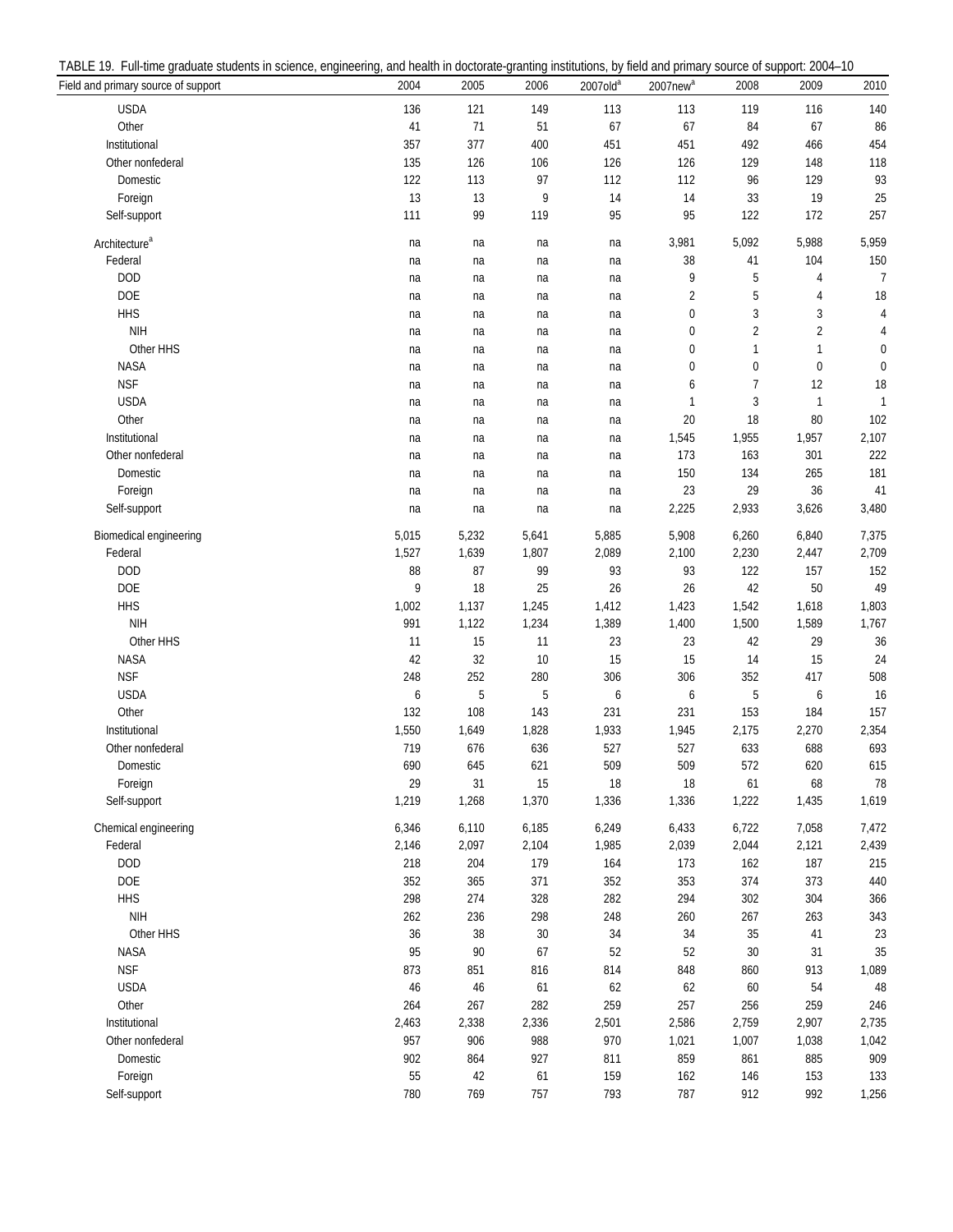| TABLE<br>ull-time<br>students in sc<br>ara<br>…uuate ∩'<br>science | erina.<br>enginee | I health in doctorate-o<br>and | institutions.<br>.-granting | , by field and primary | $2004 -$<br>source of<br>Support |
|--------------------------------------------------------------------|-------------------|--------------------------------|-----------------------------|------------------------|----------------------------------|
|--------------------------------------------------------------------|-------------------|--------------------------------|-----------------------------|------------------------|----------------------------------|

| Field and primary source of support | 2004   | 2005         | 2006           | 2007old <sup>a</sup> | 2007new <sup>a</sup> | 2008      | 2009           | 2010           |
|-------------------------------------|--------|--------------|----------------|----------------------|----------------------|-----------|----------------|----------------|
| Civil engineering <sup>a</sup>      | 13,348 | 12,958       | 12,836         | 14,352               | 11,063               | 11,619    | 13,120         | 13,719         |
| Federal                             | 2,150  | 1,997        | 1,870          | 1,888                | 1,869                | 1,726     | 1,978          | 2,216          |
| <b>DOD</b>                          | 169    | 180          | 143            | 205                  | 200                  | 189       | 193            | 179            |
| DOE                                 | 90     | 92           | 64             | 73                   | 71                   | 73        | 108            | 146            |
| <b>HHS</b>                          | 59     | $60\,$       | 56             | 47                   | 47                   | 38        | 53             | 48             |
| <b>NIH</b>                          | 33     | $32\,$       | $30\,$         | 39                   | 39                   | 33        | 34             | 35             |
| Other HHS                           | 26     | 28           | 26             | $\, 8$               | 8                    | 5         | 19             | 13             |
| <b>NASA</b>                         | 59     | 68           | 57             | 59                   | 65                   | 75        | 98             | 107            |
| <b>NSF</b>                          | 702    | 652          | 658            | 653                  | 649                  | 545       | 637            | 758            |
| <b>USDA</b>                         | 73     | 64           | $40\,$         | 52                   | 47                   | 45        | 44             | 55             |
| Other                               | 998    | 881          | 852            | 799                  | 790                  | 761       | 845            | 923            |
| Institutional                       | 5,672  | 5,303        | 5,345          | 6,008                | 4,707                | 5,257     | 5,458          | 5,475          |
| Other nonfederal                    | 1,239  | 1,165        | 1,173          | 1,145                | 1,003                | 1,012     | 1,024          | 1,081          |
| Domestic                            | 1,107  | 1,054        | 1,079          | 1,024                | 897                  | 837       | 863            | 892            |
| Foreign                             | 132    | 111          | 94             | 121                  | 106                  | 175       | 161            | 189            |
| Self-support                        | 4,287  | 4,493        | 4,448          | 5,311                | 3,484                | 3,624     | 4,660          | 4,947          |
|                                     |        |              |                |                      |                      |           |                |                |
| Electrical engineering              | 25,783 | 25,002       | 26,259         | 27,522               | 27,646               | 27,813    | 27,792         | 28,605         |
| Federal                             | 5,964  | 6,021        | 5,975          | 5,809                | 5,866                | 5,888     | 6,248          | 6,557          |
| <b>DOD</b>                          | 1,966  | 1,946        | 1,937          | 1,906                | 1,923                | 1,969     | 2,046          | 2,088          |
| <b>DOE</b>                          | 211    | 236          | 244            | 213                  | 212                  | 186       | 226            | 320            |
| <b>HHS</b>                          | 351    | 360          | 421            | 402                  | 402                  | 418       | 429            | 431            |
| <b>NIH</b>                          | 291    | 314          | 394            | 378                  | 379                  | 394       | 397            | 396            |
| Other HHS                           | 60     | 46           | 27             | 24                   | 23                   | 24        | 32             | 35             |
| <b>NASA</b>                         | 333    | 242          | 215            | 215                  | 215                  | 203       | 204            | 178            |
| <b>NSF</b>                          | 2,336  | 2,488        | 2,481          | 2,347                | 2,389                | 2,492     | 2,707          | 2,810          |
| <b>USDA</b>                         | 54     | 23           | 21             | 22                   | 20                   | 14        | 11             | 17             |
| Other                               | 713    | 726          | 656            | 704                  | 705                  | 606       | 625            | 713            |
| Institutional                       | 8,438  | 8,221        | 8,485          | 8,826                | 8,841                | 8,887     | 8,591          | 8,104          |
| Other nonfederal                    | 2,776  | 3,038        | 2,634          | 2,539                | 2,571                | 2,508     | 2,483          | 2,475          |
| Domestic                            | 2,612  | 2,784        | 2,434          | 2,367                | 2,395                | 2,234     | 2,223          | 2,219          |
| Foreign                             | 164    | 254          | 200            | 172                  | 176                  | 274       | 260            | 256            |
| Self-support                        | 8,605  | 7,722        | 9,165          | 10,348               | 10,368               | 10,530    | 10,470         | 11,469         |
| Engineering science                 | 1,712  | 1,589        | 1,639          | 1,437                | 1,402                | 1,444     | 1,450          | 1,478          |
| Federal                             | 556    | 593          | 581            | 434                  | 424                  | 453       | 471            | 460            |
| <b>DOD</b>                          | 166    | 164          | 126            | 96                   | 96                   | 95        | 95             | 81             |
| <b>DOE</b>                          | 65     | 78           | 100            | 77                   | $77 \,$              | 84        | 109            | 98             |
| <b>HHS</b>                          | 42     | 55           | 58             | $\sqrt{48}$          | 48                   | 51        | 33             | 44             |
| <b>NIH</b>                          | 37     | 46           | 56             | 44                   | 44                   | 51        | $30\,$         | 44             |
| Other HHS                           | 5      | 9            | $\overline{2}$ | $\overline{4}$       | $\overline{4}$       | $\pmb{0}$ | 3              | $\mathbf 0$    |
| <b>NASA</b>                         | 22     | $20\,$       | 24             | 13                   | 13                   | 15        | 19             | 19             |
| <b>NSF</b>                          | 207    | 234          | 230            | 166                  | 155                  | 167       | 178            | 164            |
| <b>USDA</b>                         | 14     | $\mathbf{1}$ | $\mathbf{1}$   | $\sqrt{3}$           | 3                    | 5         | $\overline{2}$ | $\overline{2}$ |
| Other                               | 40     | 41           | 42             | 31                   | 32                   | 36        | 35             | 52             |
| Institutional                       | 753    | 634          | 617            | 615                  | 590                  | 542       | 548            | 541            |
| Other nonfederal                    | 176    | 177          | 175            | 103                  | 104                  | 109       | 125            | 156            |
| Domestic                            | 157    | 159          | 158            | 95                   | 96                   | 85        | 105            | 134            |
| Foreign                             | 19     | 18           | 17             | 8                    | 8                    | 24        | 20             | 22             |
| Self-support                        | 227    | 185          | 266            | 285                  | 284                  | 340       | 306            | 321            |
|                                     |        |              |                |                      |                      |           |                |                |
| Industrial engineering              | 6,352  | 5,822        | 6,171          | 6,727                | 7,109                | 7,852     | 7,878          | 7,829          |
| Federal                             | 957    | 934          | 887            | 769                  | 820                  | 871       | 996            | 1,166          |
| <b>DOD</b>                          | 299    | 336          | 316            | 249                  | 268                  | 250       | 326            | 377            |
| DOE                                 | 45     | 46           | 46             | 32                   | 34                   | 73        | 55             | 81             |
| <b>HHS</b>                          | 66     | 68           | 65             | 81                   | 81                   | 78        | 103            | 123            |
| <b>NIH</b>                          | 43     | 56           | 54             | 53                   | 52                   | 68        | 80             | 97             |
| Other HHS                           | 23     | 12           | 11             | 28                   | 29                   | 10        | 23             | 26             |
| <b>NASA</b>                         | 42     | 48           | 20             | 23                   | 28                   | 23        | 29             | 28             |
| <b>NSF</b>                          | 328    | 285          | 278            | 249                  | 275                  | 289       | 309            | 320            |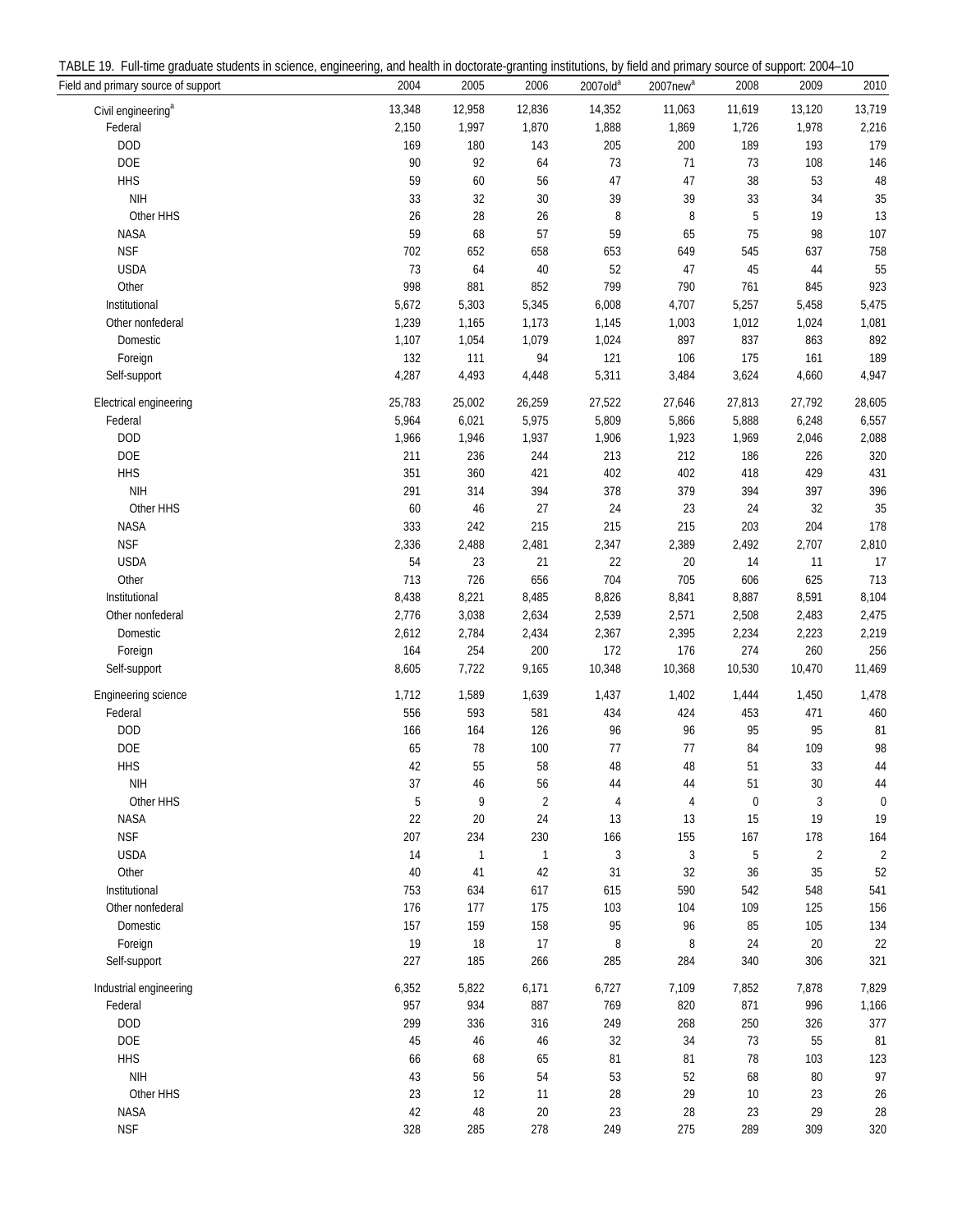| TABLE<br>ull-time<br>students in sc<br>ara<br>…uuate ∩'<br>science | erina.<br>enginee | I health in doctorate-o<br>and | institutions.<br>.-granting | , by field and primary | $2004 -$<br>source of<br>Support |
|--------------------------------------------------------------------|-------------------|--------------------------------|-----------------------------|------------------------|----------------------------------|
|--------------------------------------------------------------------|-------------------|--------------------------------|-----------------------------|------------------------|----------------------------------|

| T2. The limit graduate students in selence, engineemig, and nealth in doctorate granting institutions, by neid and primary source or support. 2004 TO<br>Field and primary source of support | 2004           | 2005                    | 2006             | 2007old <sup>a</sup> | $2007$ new $a$ | 2008           | 2009             | 2010           |
|----------------------------------------------------------------------------------------------------------------------------------------------------------------------------------------------|----------------|-------------------------|------------------|----------------------|----------------|----------------|------------------|----------------|
| <b>USDA</b>                                                                                                                                                                                  | 12             | 9                       | 9                | $\, 8$               | 8              | $\overline{7}$ | 11               | 6              |
| Other                                                                                                                                                                                        | 165            | 142                     | 153              | 127                  | 126            | 151            | 163              | 231            |
| Institutional                                                                                                                                                                                | 2,284          | 2,084                   | 2,255            | 2,221                | 2,268          | 2,567          | 2,335            | 2,210          |
| Other nonfederal                                                                                                                                                                             | 592            | 553                     | 536              | 506                  | 572            | 672            | 647              | 646            |
| Domestic                                                                                                                                                                                     | 512            | 495                     | 465              | 407                  | 434            | 561            | 518              | 506            |
| Foreign                                                                                                                                                                                      | 80             | 58                      | 71               | 99                   | 138            | 111            | 129              | 140            |
| Self-support                                                                                                                                                                                 | 2,519          | 2,251                   | 2,493            | 3,231                | 3,449          | 3,742          | 3,900            | 3,807          |
|                                                                                                                                                                                              |                |                         |                  |                      |                |                |                  |                |
| Mechanical engineering                                                                                                                                                                       | 12,478         | 11,984                  | 12,408           | 12,913               | 12,903         | 13,456         | 15,215           | 16,257         |
| Federal                                                                                                                                                                                      | 3,157          | 3,092                   | 3,228            | 3,179                | 3,175          | 3,167          | 3,619            | 4,112          |
| <b>DOD</b>                                                                                                                                                                                   | 730            | 700                     | 777              | 849                  | 847            | 852            | 965              | 979            |
| <b>DOE</b>                                                                                                                                                                                   | 360            | 342                     | 391              | 331                  | 331            | 371            | 386              | 585            |
| <b>HHS</b>                                                                                                                                                                                   | 179            | 186                     | 187              | 190                  | 190            | 193            | 221              | 262            |
| <b>NIH</b>                                                                                                                                                                                   | 154            | 159                     | 171              | 168                  | 168            | 183            | 199              | 232            |
| Other HHS                                                                                                                                                                                    | 25             | 27                      | $16$             | 22                   | 22             | 10             | 22               | 30             |
| NASA                                                                                                                                                                                         | 282            | 258                     | 217              | 189                  | 189            | 193            | 213              | 212            |
| <b>NSF</b>                                                                                                                                                                                   | 1,036          | 1,053                   | 1,091            | 1,076                | 1,074          | 1,068          | 1,255            | 1,365          |
| <b>USDA</b>                                                                                                                                                                                  | 22             | 19                      | 11               | 17                   | 17             | 15             | 16               | 22             |
| Other                                                                                                                                                                                        | 548            | 534                     | 554              | 527                  | 527            | 475            | 563              | 687            |
| Institutional                                                                                                                                                                                | 4,918          | 4,614                   | 4,816            | 4,995                | 4,999          | 5,215          | 5,539            | 5,772          |
| Other nonfederal                                                                                                                                                                             | 1,474          | 1,383                   | 1,515            | 1,471                | 1,459          | 1,479          | 1,706            | 1,725          |
| Domestic                                                                                                                                                                                     | 1,322          | 1,255                   | 1,361            | 1,314                | 1,303          | 1,197          | 1,435            | 1,403          |
| Foreign                                                                                                                                                                                      | 152            | 128                     | 154              | 157                  | 156            | 282            | 271              | 322            |
| Self-support                                                                                                                                                                                 | 2,929          | 2,895                   | 2,849            | 3,268                | 3,270          | 3,595          | 4,351            | 4,648          |
| Metallurgical/materials engineering                                                                                                                                                          | 4,338          | 4,491                   | 4,606            | 4,647                | 4,593          | 4,784          | 5,166            | 5,519          |
| Federal                                                                                                                                                                                      | 1,590          | 1,587                   | 1,628            | 1,601                | 1,618          | 1,690          | 2,020            | 2,111          |
| <b>DOD</b>                                                                                                                                                                                   | 376            | 364                     | 369              | 401                  | 404            | 388            | 398              | 430            |
| DOE                                                                                                                                                                                          | 270            | 319                     | 318              | 254                  | 261            | 287            | 346              | 433            |
| <b>HHS</b>                                                                                                                                                                                   | $50\,$         | $36\,$                  | 58               | 64                   | 58             | 75             | 85               | 105            |
| <b>NIH</b>                                                                                                                                                                                   | 43             | 31                      | 57               | 62                   | 56             | $75\,$         | 82               | 88             |
| Other HHS                                                                                                                                                                                    | $\overline{7}$ | 5                       | $\overline{1}$   | $\sqrt{2}$           | $\overline{2}$ | $\pmb{0}$      | $\sqrt{3}$       | 17             |
| <b>NASA</b>                                                                                                                                                                                  | 52             | 58                      | 52               | $30\,$               | $30\,$         | 33             | $32\,$           | $20\,$         |
| <b>NSF</b>                                                                                                                                                                                   | 657            | 639                     | 661              | 606                  | 615            | 645            | 768              | 809            |
| <b>USDA</b>                                                                                                                                                                                  | $\overline{4}$ | 7                       | $\boldsymbol{6}$ | 5                    | 5              | 11             | 16               | 12             |
| Other                                                                                                                                                                                        | 181            | 164                     | 164              | 241                  | 245            | 251            | 375              | 302            |
| Institutional                                                                                                                                                                                | 1,511          | 1,604                   | 1,581            | 1,675                | 1,621          | 1,695          | 1,646            | 1,688          |
| Other nonfederal                                                                                                                                                                             | 730            | 775                     | 815              | 793                  | 768            | 761            | 622              | 679            |
| Domestic                                                                                                                                                                                     | 657            | 705                     | 755              | 708                  | 685            | 633            | 497              | 584            |
| Foreign                                                                                                                                                                                      | 73             | 70                      | $60\,$           | 85                   | 83             | 128            | 125              | 95             |
| Self-support                                                                                                                                                                                 | 507            | 525                     | 582              | 578                  | 586            | 638            | 878              | 1,041          |
| Mining engineering                                                                                                                                                                           | 229            | 200                     | 177              | 199                  | 132            | 201            | 205              | 353            |
| Federal                                                                                                                                                                                      | 49             | 36                      | $28\,$           | 37                   | $26\,$         | 23             | 31               | 60             |
| <b>DOD</b>                                                                                                                                                                                   | $\pmb{0}$      | 1                       | $\mathbf{1}$     | 3                    | $\mathbf 0$    | $\mathbf 0$    | $\boldsymbol{0}$ | $\overline{0}$ |
| <b>DOE</b>                                                                                                                                                                                   | 18             | 17                      | 14               | 10                   | 10             | 12             | 6                | 16             |
| <b>HHS</b>                                                                                                                                                                                   | $13$           | $\mathbf{1}$            | $\mathbf{1}$     | 5                    | 7              | 4              | 14               | 23             |
| <b>NIH</b>                                                                                                                                                                                   | $\mathbf{1}$   | $\pmb{0}$               | $\mathbf{1}$     | $\sqrt{3}$           | 5              | 3              | 10               | 14             |
| Other HHS                                                                                                                                                                                    | 12             | 1                       | $\mathbf 0$      | $\sqrt{2}$           | 2              | 1              | 4                | 9              |
| <b>NASA</b>                                                                                                                                                                                  | $\pmb{0}$      | $\overline{\mathbf{c}}$ | $\mathbf 0$      | $\boldsymbol{0}$     | 0              | 0              | 0                | 1              |
| <b>NSF</b>                                                                                                                                                                                   | $\overline{7}$ | 4                       | $\overline{2}$   | 5                    | 0              | 1              | 4                | 5              |
| <b>USDA</b>                                                                                                                                                                                  | $\overline{2}$ | 1                       | $\mathbf{1}$     | $\boldsymbol{0}$     | 0              | 0              | 0                | 0              |
| Other                                                                                                                                                                                        | 9              | 10                      | 9                | 14                   | 9              | 6              | $\overline{7}$   | 15             |
| Institutional                                                                                                                                                                                | 105            | 102                     | 87               | 83                   | 67             | 70             | 60               | 164            |
| Other nonfederal                                                                                                                                                                             | $18\,$         | 15                      | 12               | 23                   | $20\,$         | 68             | 72               | 24             |
| Domestic                                                                                                                                                                                     | $16$           | 13                      | 11               | 23                   | 20             | 68             | 72               | 24             |
| Foreign                                                                                                                                                                                      | $\sqrt{2}$     | $\overline{2}$          | $\mathbf{1}$     | $\boldsymbol{0}$     | $\pmb{0}$      | $\pmb{0}$      | $\pmb{0}$        | $\mathbf 0$    |
| Self-support                                                                                                                                                                                 | 57             | $47\,$                  | $50\,$           | 56                   | 19             | 40             | 42               | 105            |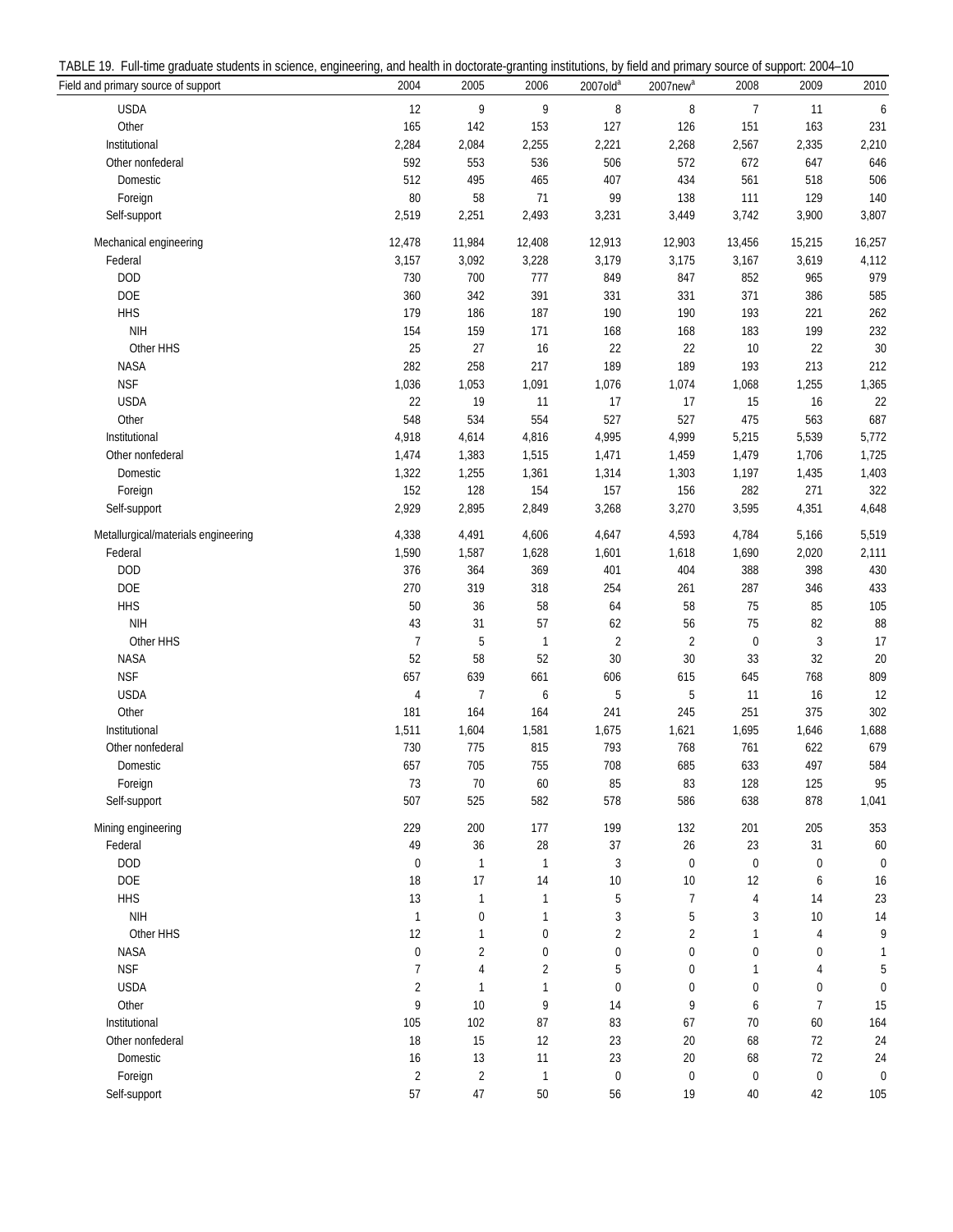| Field and primary source of support | 2004              | 2005                             | 2006             | $2007$ old <sup>a</sup>        | 2007new <sup>a</sup> | 2008             | 2009                        | 2010           |
|-------------------------------------|-------------------|----------------------------------|------------------|--------------------------------|----------------------|------------------|-----------------------------|----------------|
| Nuclear engineering                 | 809               | 840                              | 910              | 960                            | 951                  | 941              | 968                         | 1,123          |
| Federal                             | 336               | 368                              | 338              | 328                            | 326                  | 335              | 403                         | 503            |
| <b>DOD</b>                          | 48                | 48                               | 48               | 35                             | 35                   | 46               | 60                          | 83             |
| <b>DOE</b>                          | 197               | 231                              | 208              | 212                            | 212                  | 182              | 208                         | 242            |
| <b>HHS</b>                          | 12                | 12                               | 8                | 11                             | 9                    | 9                | 10                          | $\overline{7}$ |
| <b>NIH</b>                          | 6                 | 12                               | 8                | 10                             | 8                    | 9                | $10$                        | 7              |
| Other HHS                           | 6                 | $\boldsymbol{0}$                 | 0                | $\mathbf{1}$                   | 1                    | $\mathbf 0$      | $\boldsymbol{0}$            | 0              |
| <b>NASA</b>                         | 13                | 10                               | 9                | 16                             | 16                   | $\overline{7}$   | 10                          | 6              |
| <b>NSF</b>                          | 7                 | $10$                             | 5                | 19                             | 19                   | 17               | 18                          | 24             |
| <b>USDA</b>                         | $\pmb{0}$         | $\pmb{0}$                        | $\pmb{0}$        | $\pmb{0}$                      | $\pmb{0}$            | $\pmb{0}$        | $\pmb{0}$                   | $\mathbf 0$    |
| Other                               | 59                | 57                               | 60               | 35                             | 35                   | 74               | 97                          | 141            |
| Institutional                       | 272               | 234                              | 337              | 376                            | 370                  | 345              | 268                         | 320            |
| Other nonfederal                    | 102               | 112                              | 102              | 113                            | 113                  | 127              | 164                         | 151            |
| Domestic                            | 99                | 100                              | 89               | 101                            | 101                  | 100              | 153                         | 144            |
| Foreign                             | $\sqrt{3}$        | 12                               | 13               | 12                             | 12                   | 27               | 11                          | $\overline{7}$ |
| Self-support                        | 99                | 126                              | 133              | 143                            | 142                  | 134              | 133                         | 149            |
|                                     |                   |                                  |                  |                                |                      |                  |                             |                |
| Petroleum engineering<br>Federal    | 658<br>58         | 629<br>97                        | 642<br>64        | 786<br>100                     | 786<br>100           | 822<br>28        | 988<br>37                   | 1,058<br>68    |
| <b>DOD</b>                          |                   |                                  |                  |                                |                      |                  |                             | $\mathbf{0}$   |
|                                     | $\overline{2}$    | $\pmb{0}$                        | $\mathbf{1}$     | $\boldsymbol{0}$               | $\mathbf 0$          | $\boldsymbol{0}$ | $\pmb{0}$                   |                |
| <b>DOE</b>                          | 47                | 86                               | 51               | 73                             | 73                   | 15               | 28                          | 61             |
| <b>HHS</b>                          | $\mathbf{1}$      | $\pmb{0}$                        | $\pmb{0}$        | 1                              | 1                    | $\pmb{0}$        | $\pmb{0}$                   | $\mathbf 0$    |
| <b>NIH</b>                          | 0<br>$\mathbf{1}$ | $\pmb{0}$                        | $\boldsymbol{0}$ | $\pmb{0}$                      | $\mathbf 0$          | $\mathbf 0$      | $\pmb{0}$                   | 0              |
| Other HHS                           |                   | 0                                | 0                | $\mathbf{1}$<br>$\overline{7}$ | 1<br>$\overline{7}$  | $\mathbf 0$      | 0                           | $\pmb{0}$      |
| <b>NASA</b><br><b>NSF</b>           | $\pmb{0}$<br>3    | $\overline{2}$<br>$\overline{4}$ | $\pmb{0}$<br>5   | 9                              | 9                    | $\mathbf 0$<br>3 | $\pmb{0}$<br>$\overline{2}$ | $\mathbf 0$    |
|                                     | $\mathbf{1}$      |                                  |                  |                                |                      |                  | 1                           | $\overline{c}$ |
| <b>USDA</b><br>Other                |                   | 3                                | $\mathbf{1}$     | $\boldsymbol{0}$               | $\mathbf{0}$         | 1                |                             | $\mathbf{1}$   |
|                                     | $\overline{4}$    | $\overline{2}$                   | 6                | 10                             | 10                   | 9                | 6                           | $\overline{4}$ |
| Institutional                       | 302               | 178                              | 203              | 247                            | 247                  | 258              | 312                         | 304            |
| Other nonfederal                    | 142               | 224                              | 248              | 275                            | 275                  | 349              | 423                         | 420            |
| Domestic                            | 78                | 185                              | 192              | 215                            | 215                  | 282              | 320                         | 294            |
| Foreign                             | 64<br>156         | 39                               | 56<br>127        | 60                             | 60                   | 67               | 103                         | 126            |
| Self-support                        |                   | 130                              |                  | 164                            | 164                  | 187              | 216                         | 266            |
| Engineering, nec                    | 3,516             | 3,379                            | 3,476            | 3,861                          | 3,708                | 3,461            | 3,898                       | 4,302          |
| Federal                             | 1,247             | 1,236                            | 1,316            | 1,308                          | 1,293                | 690              | 706                         | 864            |
| <b>DOD</b>                          | 691               | 726                              | 780              | 778                            | 774                  | 160              | 166                         | 180            |
| <b>DOE</b>                          | 43                | 36                               | 51               | 47                             | 45                   | 73               | 96                          | 115            |
| <b>HHS</b>                          | 34                | 39                               | 30               | 49                             | 39                   | 47               | 53                          | 68             |
| NIH                                 | 33                | 38                               | 24               | 47                             | 37                   | 44               | 45                          | 51             |
| Other HHS                           | $\mathbf{1}$      | $\mathbf{1}$                     | $\boldsymbol{6}$ | $\sqrt{2}$                     | $\sqrt{2}$           | 3                | 8                           | 17             |
| <b>NASA</b>                         | $47\,$            | 51                               | 41               | 35                             | 32                   | 37               | $30\,$                      | 16             |
| <b>NSF</b>                          | 202               | 206                              | 240              | 217                            | 218                  | 219              | 223                         | 257            |
| <b>USDA</b>                         | $38\,$            | 33                               | $26\,$           | 16                             | 18                   | 14               | 5                           | 15             |
| Other                               | 192               | 145                              | 148              | 166                            | 167                  | 140              | 133                         | 213            |
| Institutional                       | 1,015             | 1,005                            | 1,013            | 1,127                          | 1,117                | 1,353            | 1,232                       | 1,326          |
| Other nonfederal                    | 356               | 279                              | 374              | 301                            | 261                  | 248              | 314                         | 290            |
| Domestic                            | 324               | 250                              | 337              | 259                            | 250                  | 217              | 272                         | 249            |
| Foreign                             | $32\,$            | 29                               | 37               | 42                             | 11                   | 31               | 42                          | 41             |
| Self-support                        | 898               | 859                              | 773              | 1,125                          | 1,037                | 1,170            | 1,646                       | 1,822          |
| Health <sup>a,b</sup>               | 55,329            | 57,827                           | 61,756           | 61,292                         | 59,288               | 59,943           | 52,287                      | 46,868         |
| Federal                             | 9,161             | 8,628                            | 9,209            | 8,476                          | 7,643                | 6,520            | 5,516                       | 5,718          |
| <b>DOD</b>                          | 328               | 347                              | 361              | 334                            | 323                  | 316              | 238                         | 274            |
| DOE                                 | $16$              | $16$                             | $27\,$           | $36\,$                         | 34                   | 24               | 14                          | 24             |
| <b>HHS</b>                          | 6,963             | 6,608                            | 6,697            | 6,231                          | 5,443                | 4,407            | 3,956                       | 4,171          |
| NIH                                 | 4,298             | 4,067                            | 4,257            | 4,283                          | 3,493                | 3,084            | 2,933                       | 3,172          |
| Other HHS                           | 2,665             | 2,541                            | 2,440            | 1,948                          | 1,950                | 1,323            | 1,023                       | 999            |
| NASA                                | 25                | $20\,$                           | $14$             | 8                              | 7                    | 8                | 3                           | 93             |
| <b>NSF</b>                          | 169               | 208                              | 283              | 222                            | 198                  | 206              | 169                         | 193            |